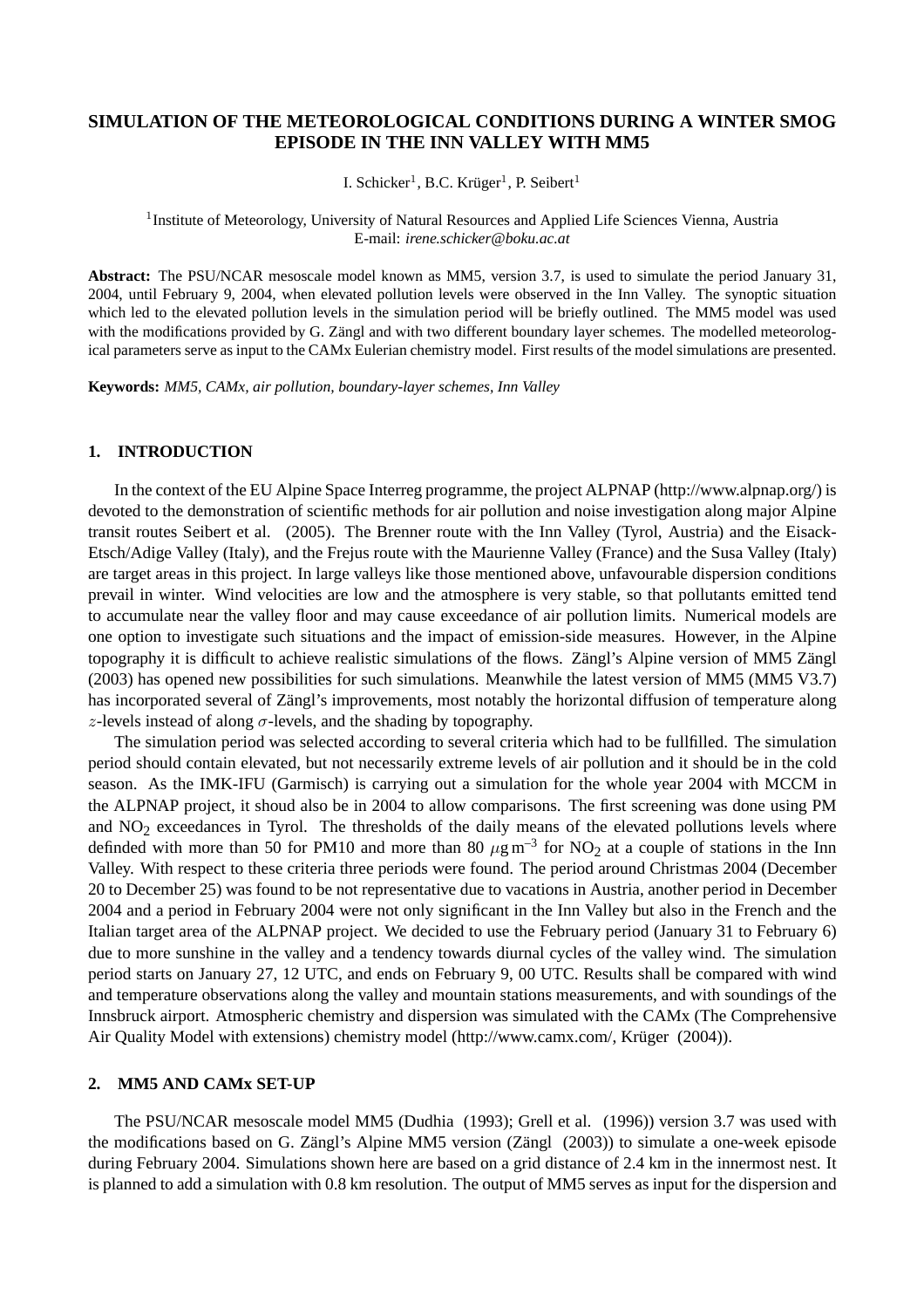atmospheric chemistry simulation with the Eulerian photochemical dispersion model CAMx (Environ (2006)). The chemistry mechanism used in this study is CBM-IV. Similar to the MM5 model two-way nesting is used here. The domain sizes in the MM5 model are relatively large due to the special requirements of the CAMx model. Four (next step: five) domains were used for the MM5 model starting with an  $64.8 \times 64.8 \text{ km}^2$  resolution for the European wide domain down to a 2.4 x 2.4  $\text{km}^2$  (0.8 x 0.8  $\text{km}^2$ ) resolution to the domain of interest covering the lower Inn Valley. In the vertical we use 35 levels. The meteorological fields and the air quality output have a temporal resolution of 1 hour.

Two different boundary-layer schemes are used and compared. In the first run, whose results are presented here, the MRF PBL scheme, based on a K profile with Troen-Mahrt representation of the countergradient term in the well-mixed PBL, is used. In the second run, the ETA scheme, based on the Mellor-Yamada scheme with TKE as prognostic variable, is used.

The MM5 model was initialized with and nudged towards ECMWF analyses. It run on a dual opteron shared-memory workstation with the PGI fortran compiler and OpenMP. The model run for the whole period was finished after 6.6 days of calculation. The CAMx model run is done on a 8-processor machine where it took 6 h.

| Domain   | Grid resolution                          | No. of grid boxes |                        | domain size                          |
|----------|------------------------------------------|-------------------|------------------------|--------------------------------------|
|          |                                          | MM <sub>5</sub>   | <b>CAM<sub>x</sub></b> | MM <sub>5</sub>                      |
| Domain 1 | 64.8 km x 64.8 km                        | 50 x 70           | $48 \times 68$         | $3240 \times 4536 \text{ km}^2$      |
| Domain 2 | $21.6 \text{ km} \times 21.6 \text{ km}$ | 85 x 94           | 80 x 89                | $1836 \times 2030.4 \text{ km}^2$    |
| Domain 3 | 7.2 km x 7.2 km                          | $124 \times 142$  | 119 x 128              | 892.8 x 1022.4 $\text{km}^2$         |
| Domain 4 | 2.4 km x 2.4 km                          | $115 \times 142$  | 83 x 110               | $\sqrt{276}$ x 340.8 km <sup>2</sup> |
| Domain 5 | $0.8$ km x $0.8$ km                      | 88 x 169          | 83 x 164               | $70.4 \times 135.2 \text{ km}^2$     |

**Table 1:** Overview of model grids.

## **3. BRIEF SYNOPTIC DESCRIPTION**

The simulation starts on January 27 and ends on February 9 2004, with the main period from January 30 to February 8. The main period is a typical high-pressure situation with stable stratification in the Inn Valley. From January 27 to 28 a continental low pressure centre influences the weather pattern, on January 29 Austria lies in a northwesterly flow with showers. With the beginning of the main periode on January 30 a small high pressure system over Central Europe causes more or less clear sky conditions. The westerly flow on January 31 advects warmer air aloft, but in the valleys cold air is still remaining. From February 1 to February 3, a southwesterly flow with strong winds brings warm air from the Atlantic ocean to the Alps mainly at higher levels. From February 4 until February 6 a high pressure system with very warm Atlantic air influences the Alpine weather whereas in the bottom layer of Alpine Valleys in the western part of Austria cold air pools and cold nights provide conditions for elevated levels of pollutants. On February 7, the weather situation changes to westerly winds resulting in light rainfall and decreasing temperature, and later on a strong northwesterly flow advects cold and humid air with snowfall towards the Alps and finishes the pollution episode.

#### **4. FIRST RESULTS**

A first comparison between measured and modelled meteorological parameters has been done for the whole period of the MRF PBL run and of the ETA run. Also a comparison with the NCEP reanalysis charts of the modelling period has been carried out for selected days.

Measurements of the  $NO<sub>2</sub>$  station in Innsbruck compared with meteorological measurements of the University station in Innsbruck (Fig. 1) and the first results of the MM5 MRF PBL scheme and CAMx  $NO<sub>2</sub>$  (values in ppm) results for February 5, 2004, one of the peak days in the modelling period, are shown (Fig. 2).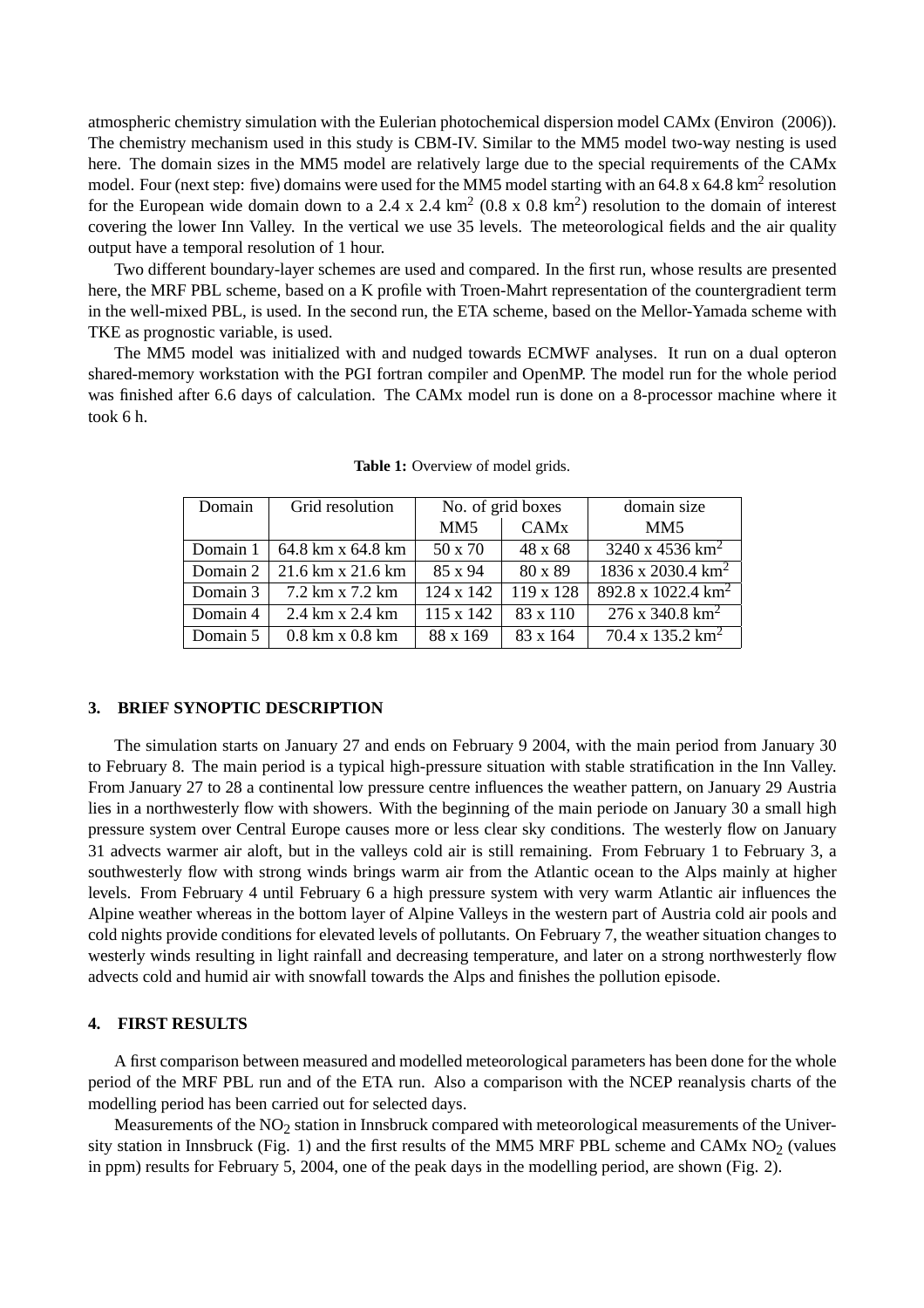

Meteorology and NO2 at Innsbruck Period 1 (31 Jan - 08 Feb 2004)

**Figure 1:** Observed temperature, wind speed, wind direction and percentage of sunshine of the University Innsbruck and NO<sub>2</sub> concentration at the measuremend site Innsbruck-Fallmerayerstrasse in the modelling period.





**Figure 2:** Left: MM5 model output on February 5, 2004, 16 UTC, of the MRF PBL run. The potential temperature (colored, dark red contour lines in 2 K distance) and wind vectors both at the lowest model level (in white) and terrain height (contour interval 500 m, in grey) of MM5 domain 4 for the Inn Valley are shown, boundaries of Austria/Tyrol in black. Values for  $\theta$  range from 290 K (orange) to 301 K (dark red). Right: CAMx concentrations (values in 1/10  $\mu$ g m<sup>-3</sup>) in the first model layer on February 5, 2004, 16 UTC for the Inn Valley.